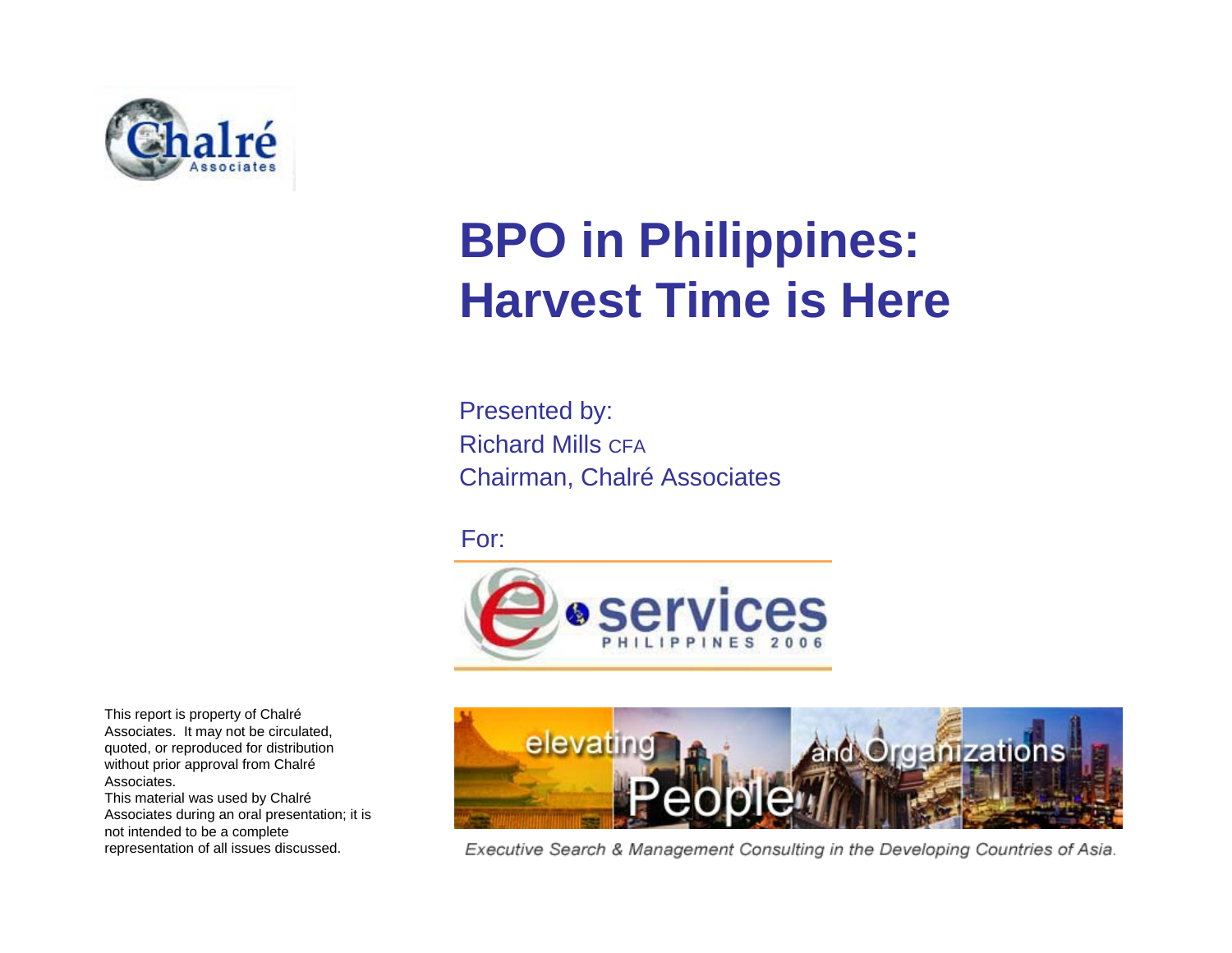

# **What Business Leaders Say**

Compared with India, Philippines is a Better Option Today

Better People Better Business EnvironmentBetter InfrastructureBetter Lifestyle & Security

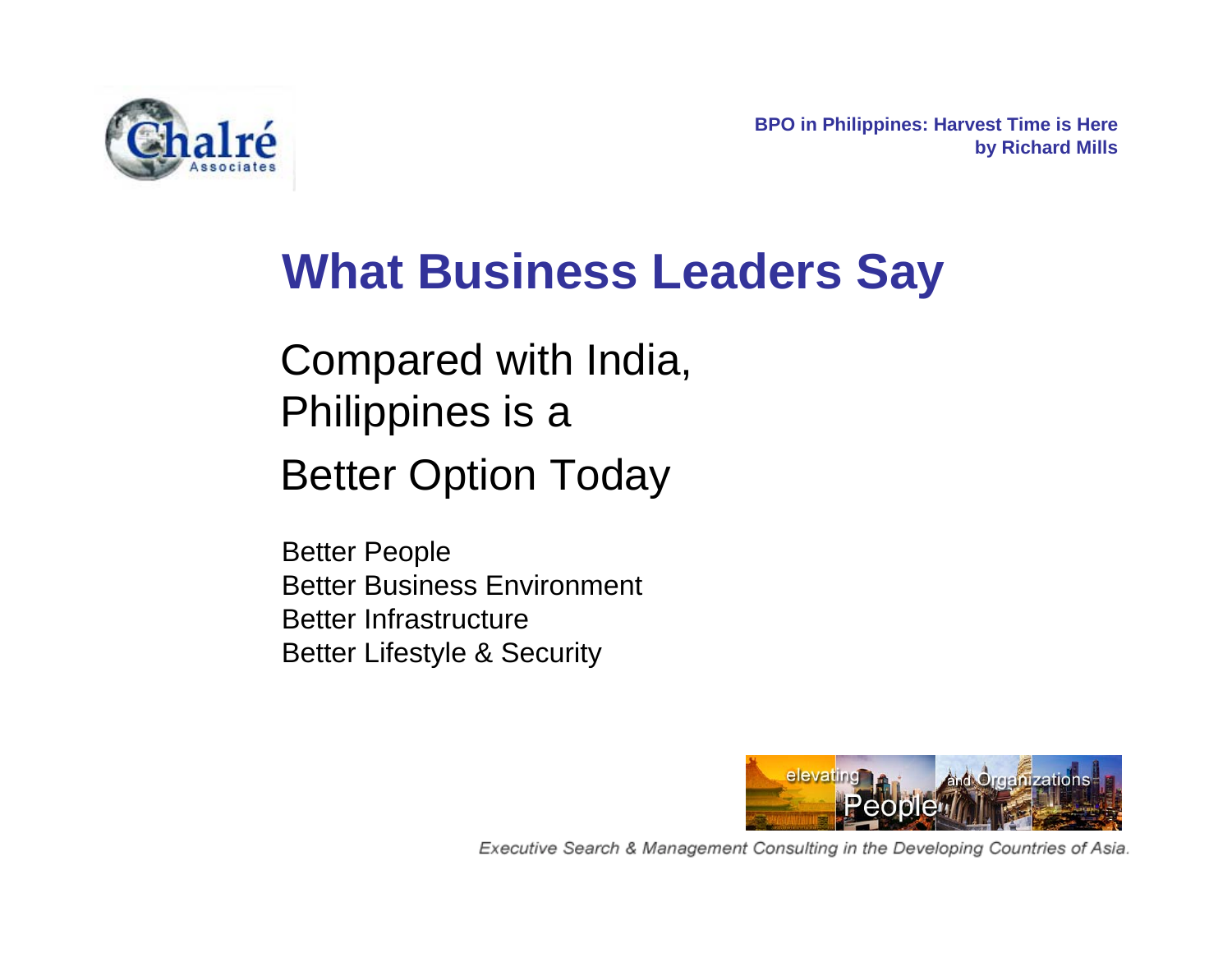

# **First of all, Let's Get Something Straight**

## India is the King of Outsourcing

India is the largest and most successful offshore destination. India proved to the world that offshore outsourcing was viable. Philippines has a BPO opportunity today because of India.

When I talk about India as being a worse option for outsourcing today, it is not because India is somehow bad. Their alleged "problems" have to do with such things as increasing salaries and worsening staff turnover because so many companies are trying to hire the same people. I think these are the sorts of "problems" Philippines would like.

India success is our success and God bless them for it.

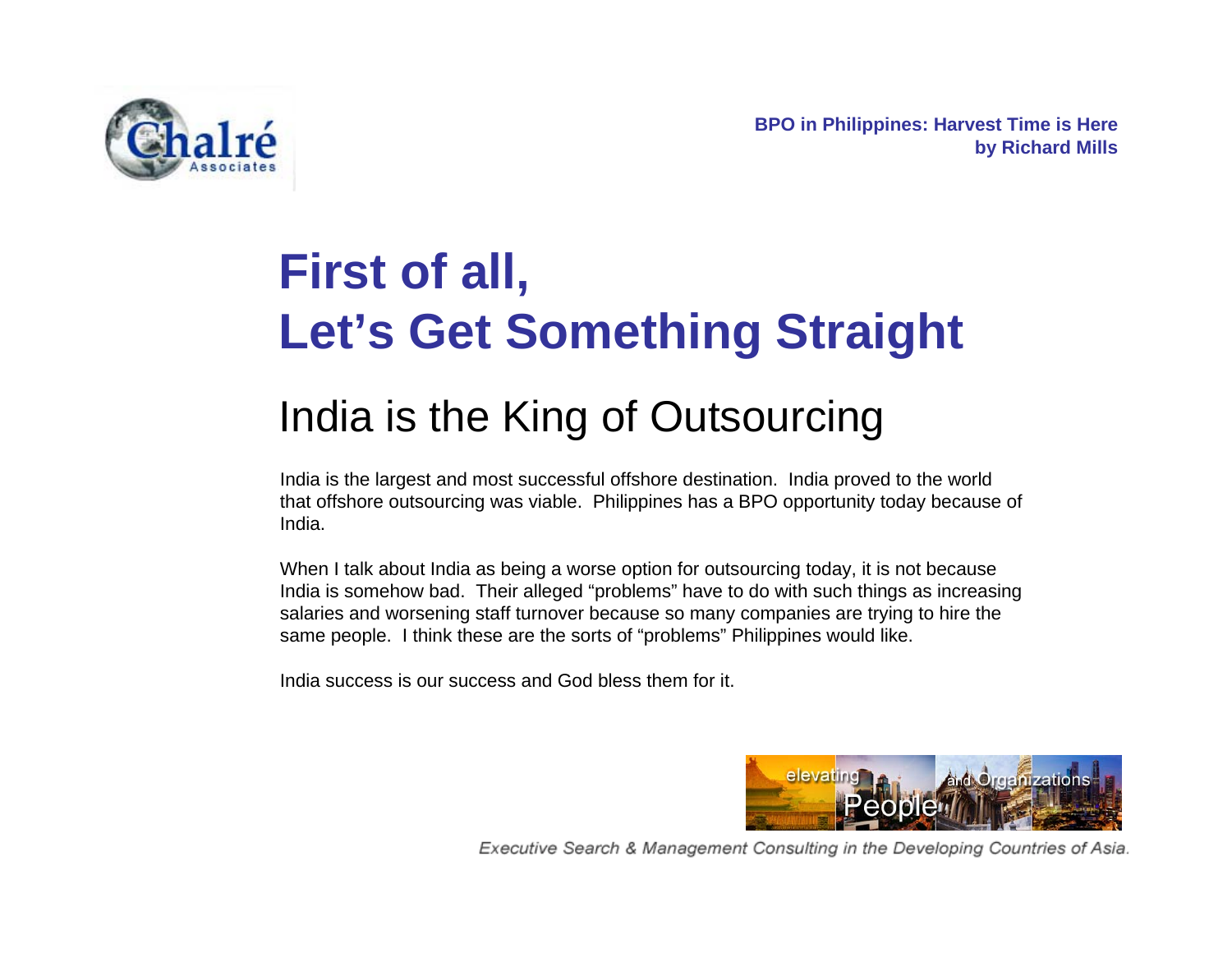

# **Some Examples**

Here is some data on what real decision makers are doing and experiencing in Philippines.

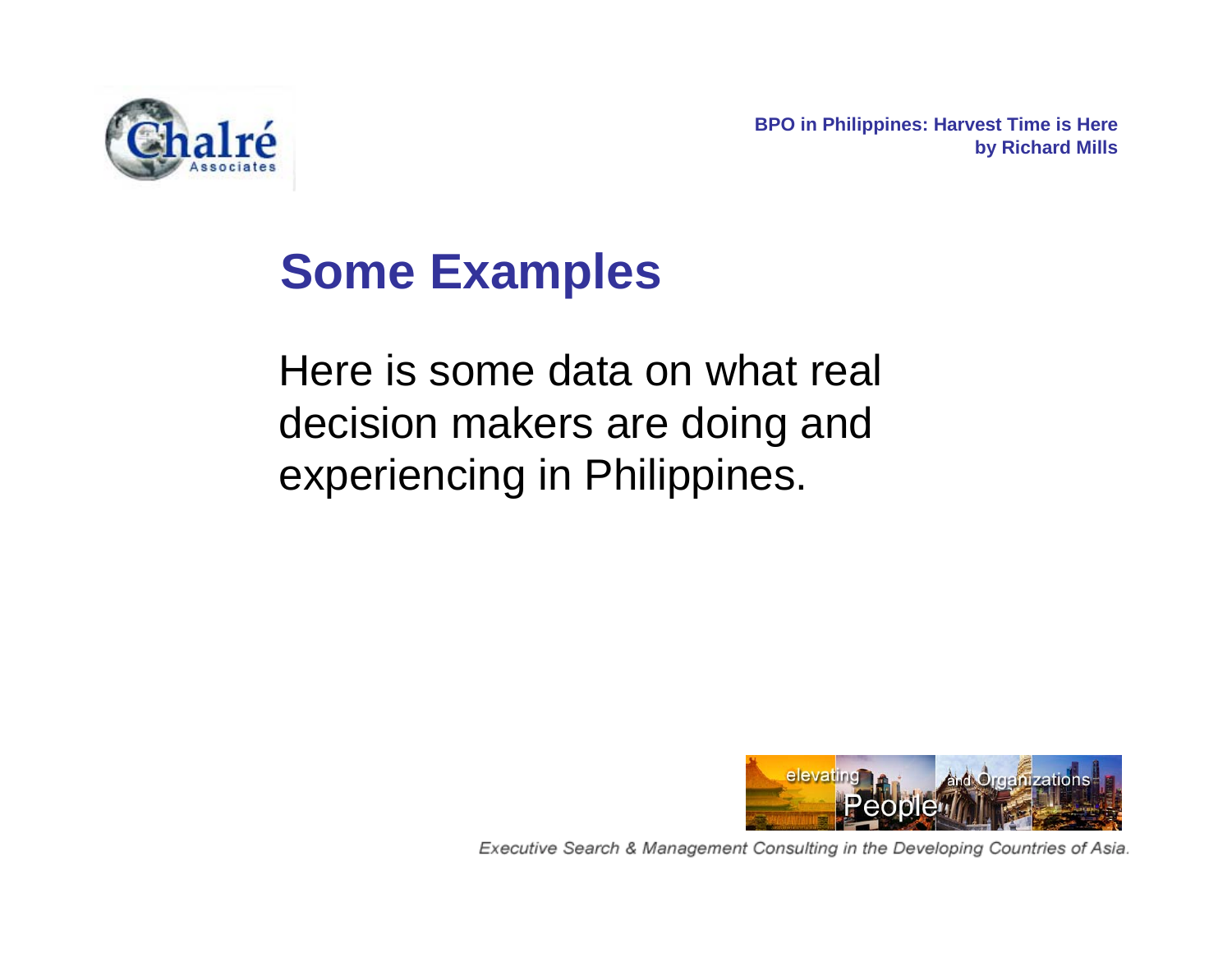

#### **Actions of Leading Outsourcing Organizations:**

# **HSBC OX**

### **Top Performing Delivery Unit in the World**

#### **Comments:**

Less than 2 years ago, HSBC's BPO delivery center in Philippines employed one 50-year old white man. Today it employs 2500 people and is ranked #1 in the world for quality among 8 Global Delivery Centers operated by the company.

This achievement in such a short time is remarkable because big old banks usually don't do anything very quickly (or very efficiently). They were able to grow their center to such a size despite being located next door to Convergys, considered by many as the world's most ruthless recruiting organization. Apparently, successful BPO managers don't need to be 35-year old workaholics in Philippines.

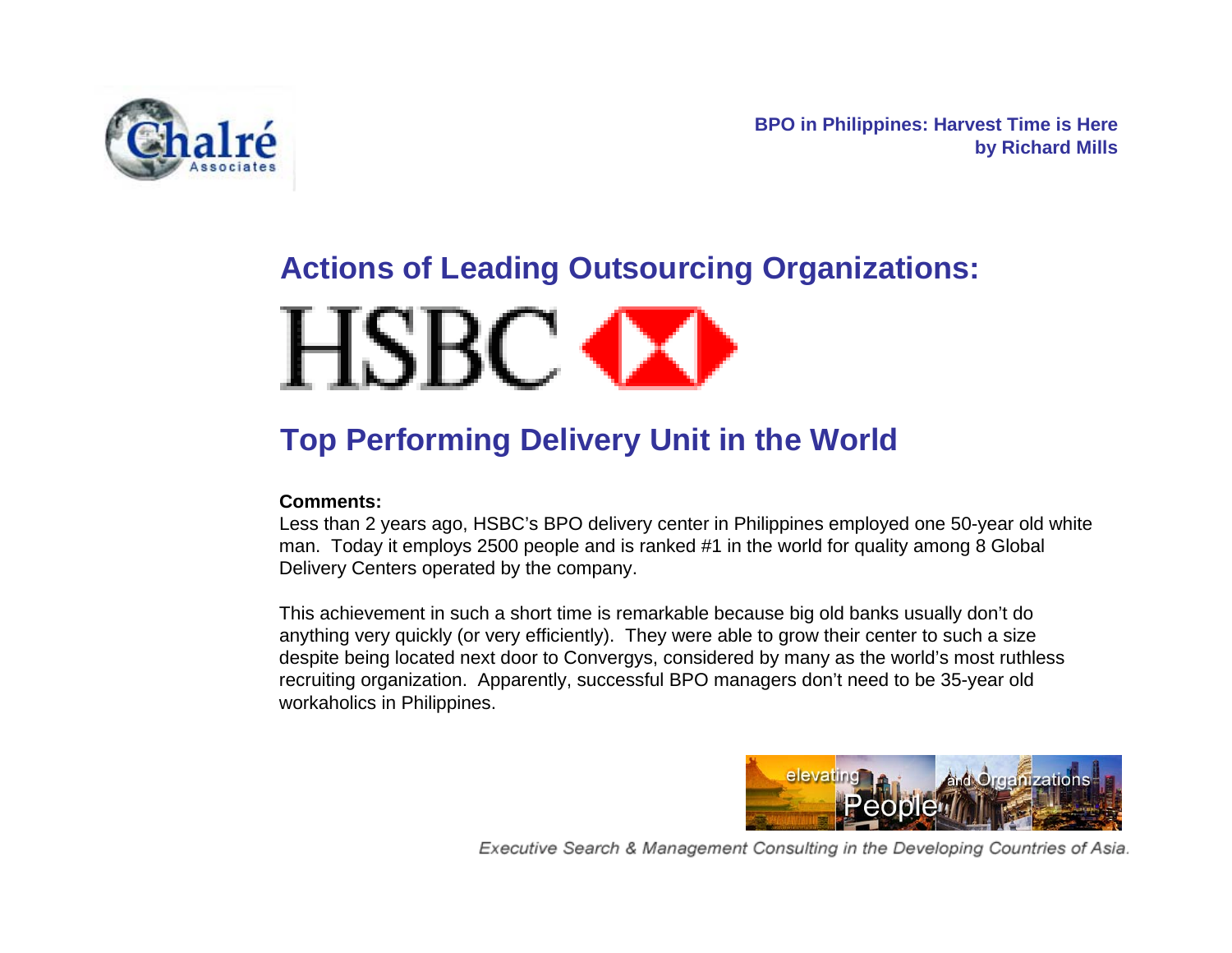

#### **Actions of Leading Outsourcing Organizations:**



#### **Doubling This Year to 6000 people**

#### **Comments:**

People in the industry know that IBM is growing much faster in Philippines than in India. Last year, they had a large site in Bangalore that was shut down due to bad quality performance. The majority of these jobs were moved to Philippines. Industry sources say they are targeting to employ 10,000 people in Philippine over the next couple of years.

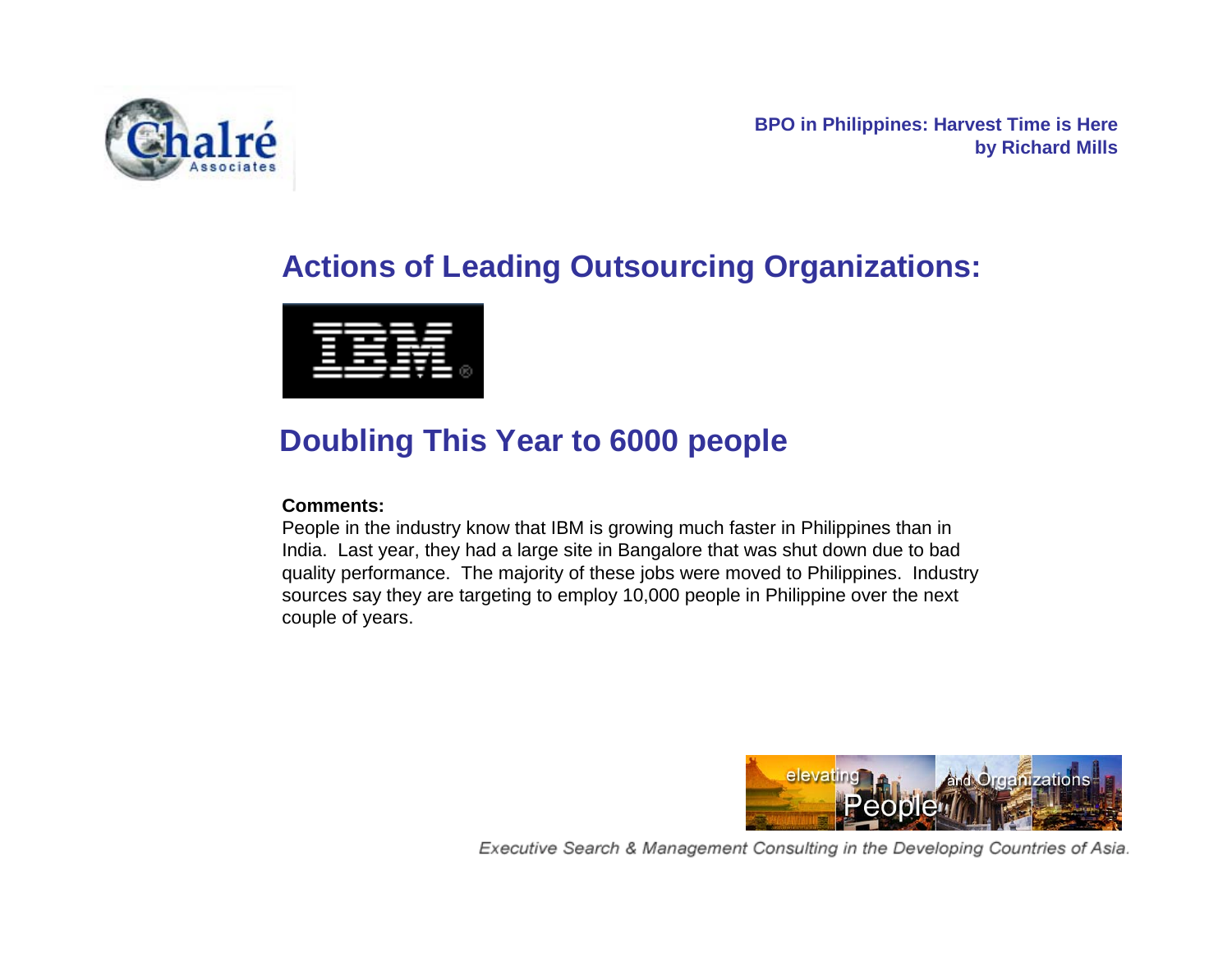

#### **Actions of Leading Outsourcing Organizations:**



**Deutsche Bank** 

#### **Starting at the Top of the Value-Chain**

#### **Comments:**

This company's situation is interesting for 2 reasons. First of all, most companies when they enter Philippines start by doing low-skilled functions and later move up the value chain. Deutsche Bank isn't doing this. They are hiring high-end financial people to support the company's CFO's throughout the world.

Secondly, big German companies (and especially banks) are usually slow to move because they spend a lot of time in the planning stage. Deutsche Bank started their operation only a short time ago and already employ 200 people. Industry sources say they will reach 500 by the end of the year. Apparently, they are pleased with progress and are moving ahead quickly as a result.

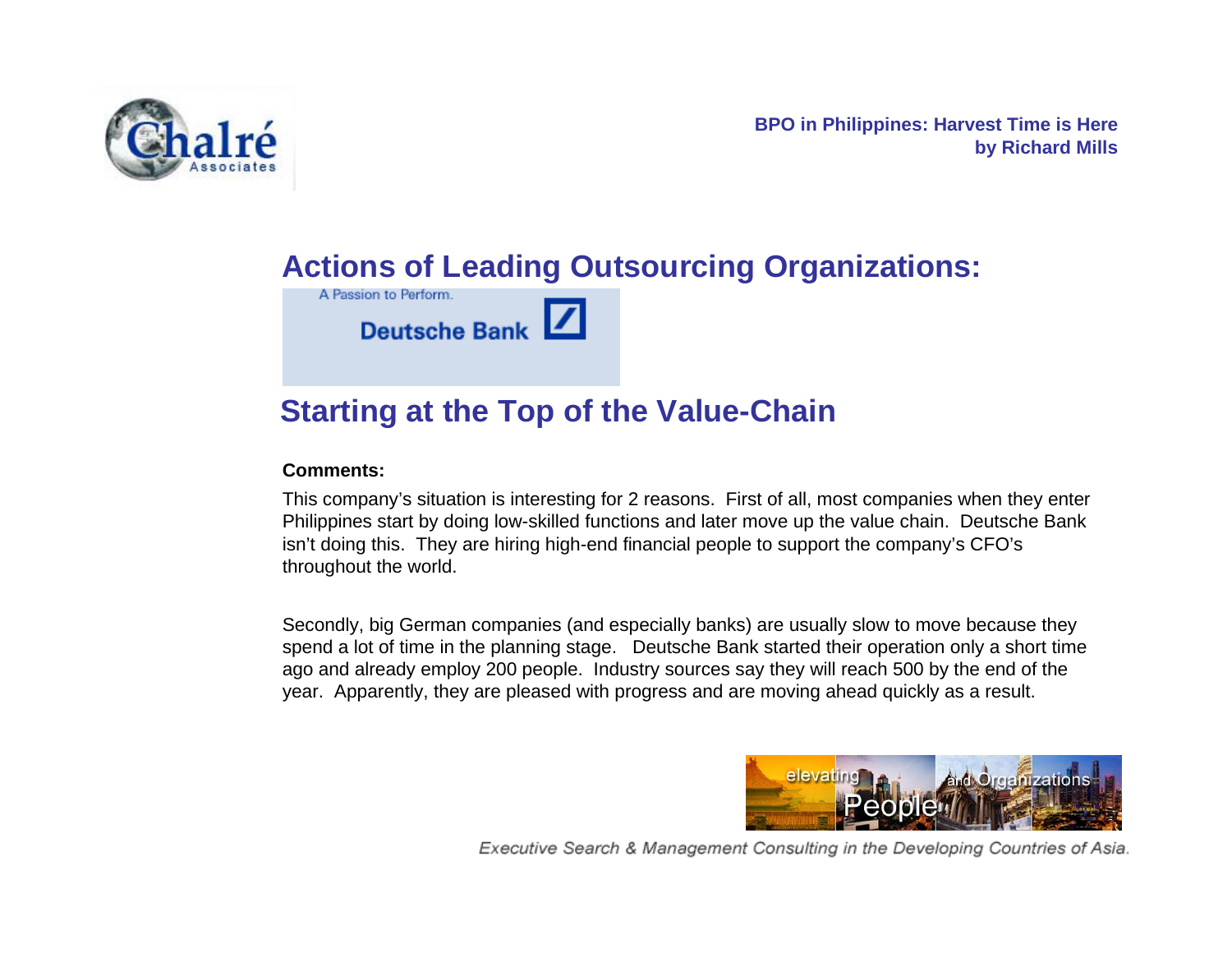

#### **Actions of Leading Outsourcing Organizations:**



### **Growing in Philippines, Slowing in India**

#### **Comments:**

Many people in the IT sector will remember Dell's announcements of 2 years ago that it was pulling 1000 jobs back to the US from India due to substandard quality. Less well known is that during that same period, Dell added more than 1000 jobs in Philippines through third party providers.

More recently, the company announced that it would set up captive facilities in Philippines (in addition to keeping its  $3<sup>rd</sup>$  party relationships). The company is now proceeding with an aggressive hiring campaign that will add up to 5000 positions in Manila alone. It seems clear that Philippines is their priority to the exclusion of India.

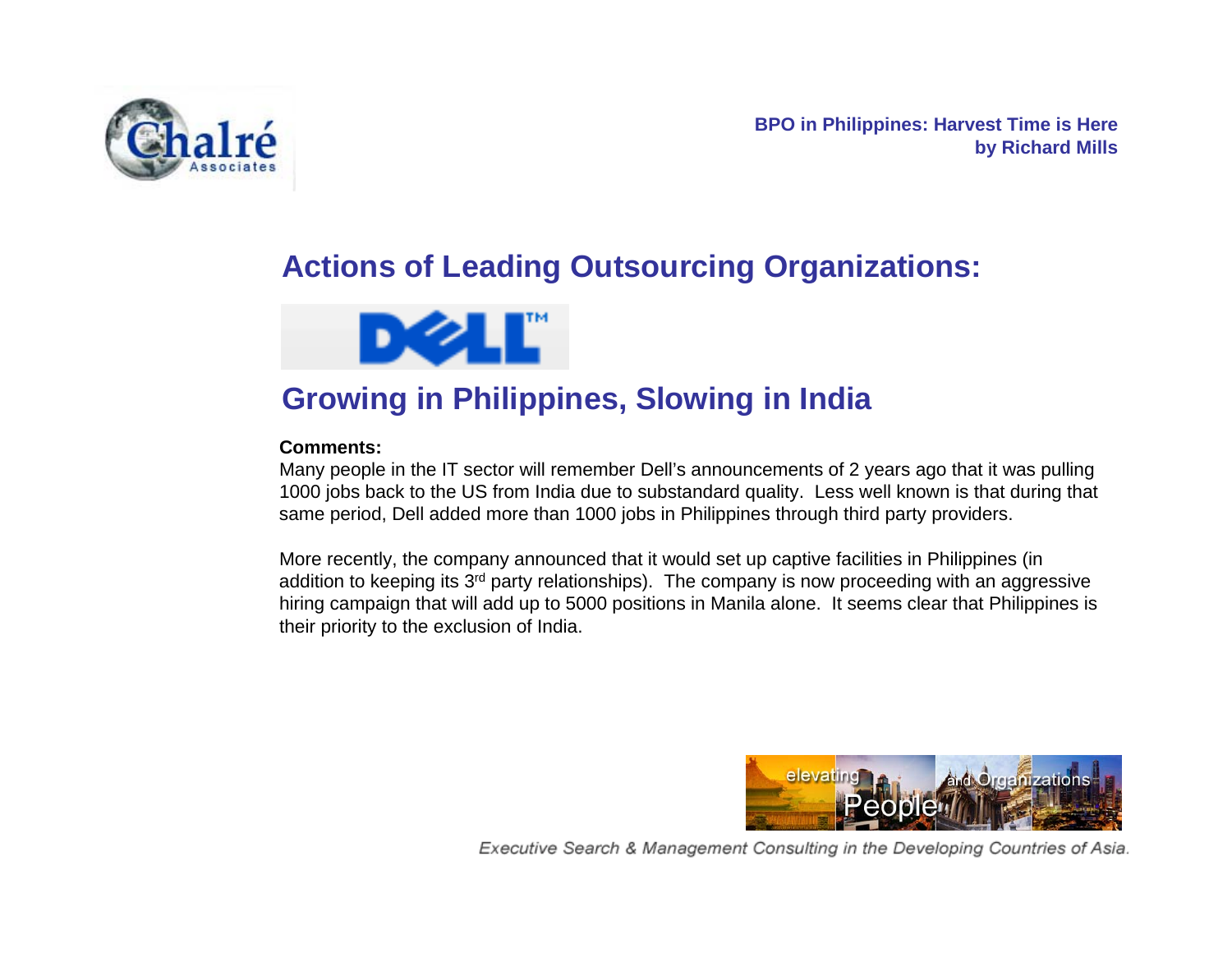

#### **Actions of Leading Outsourcing Organizations:**



#### **Performance in Philippines Exceeds Australia**

#### **Comments:**

The company started a BPO in Philippines a year-and-a-half ago out of necessity – some say because Citigroup was receiving resistance to the Indian accent in Australia. Today, the company is already receiving better quality performance ratings in Philippines than at its much more experienced Australia Delivery Center based in Brisbane. Industry sources close to the action now say that the Brisbane-based delivery center is being closed and all the jobs are being moved to Philippines.

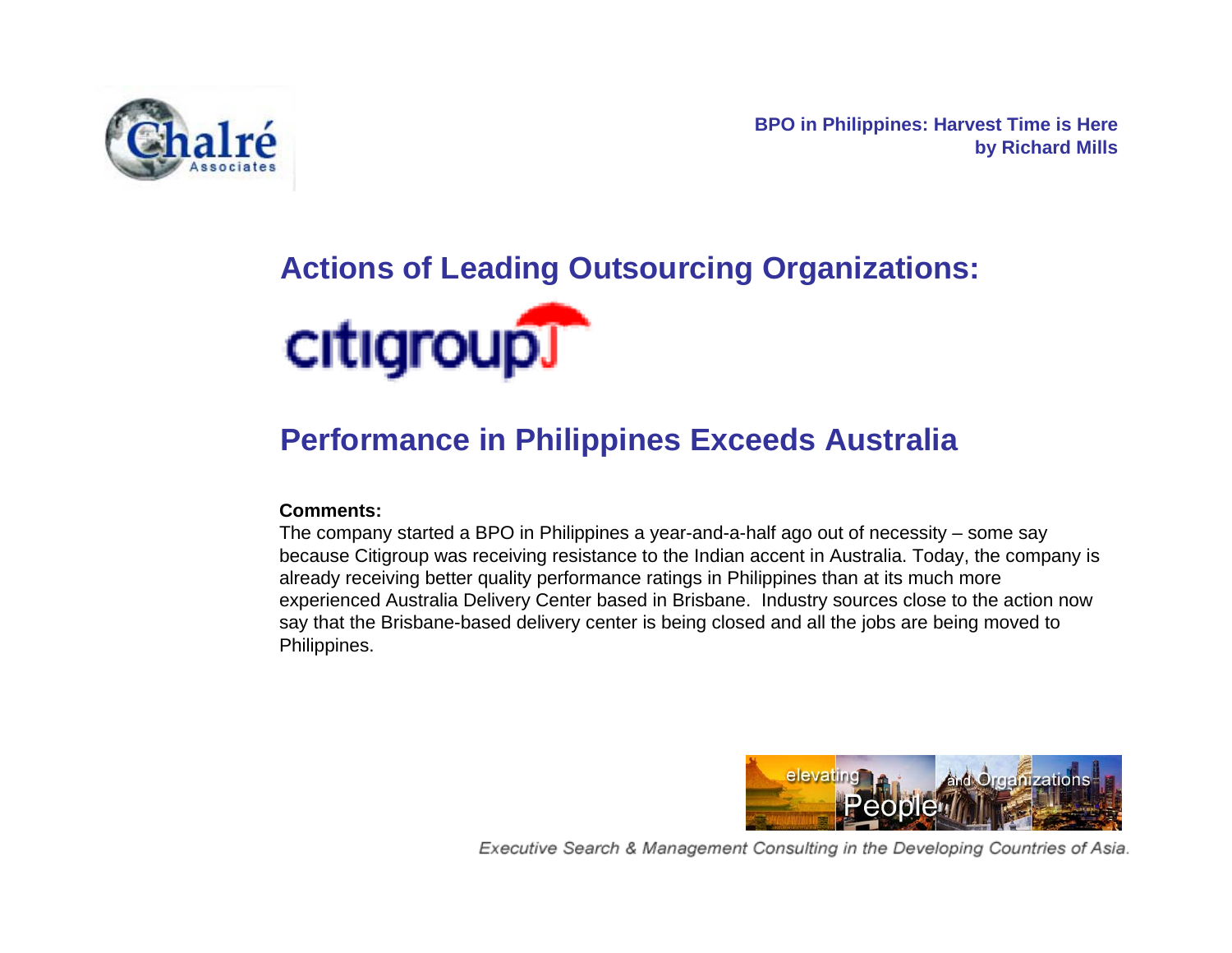

# **Actions of Leading Outsourcing Organizations: SYKES**

#### **Pulled Jobs Out of India**

#### **Comments:**

Sykes spent millions to setup capacity in India, only to shut it all down because performance was lacking. All 1500 jobs were transferred to Philippines.

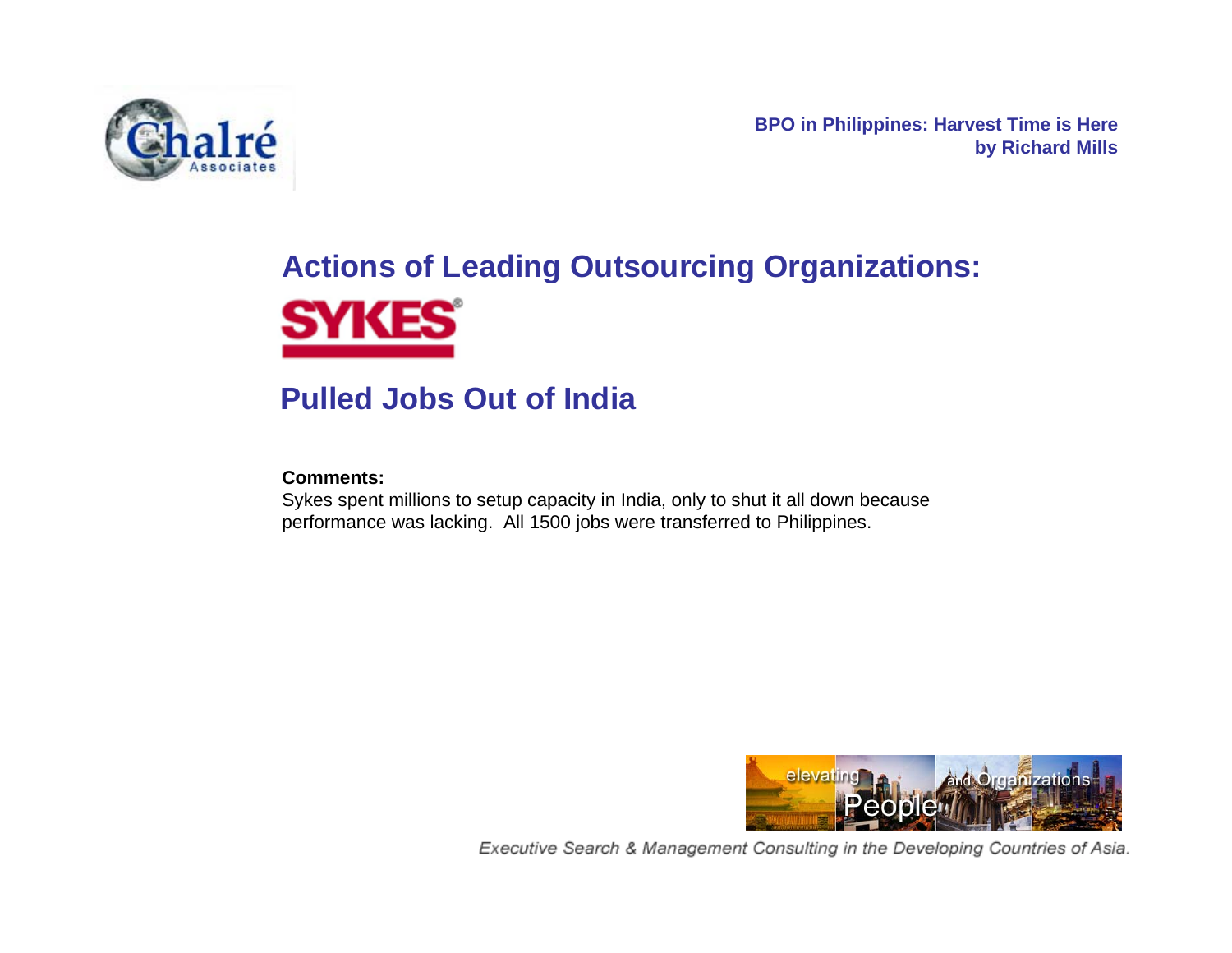

### **Actions of Leading Outsourcing Organizations:**



Global eXchange Services (formerly GE Information Systems)

#### **Centralized Worldwide Application Maintenance & Support in Philippines**

**Comments:** 

GXS has operated in both Philippines and India for some time doing a range of IT functions. It is expanding quickly in Philippines after making the decision to centralize all functions with a customer interfacing component to Philippines because of "better results and economics." GXS reported an increase in roughly all of its quality metrics within just a few months of moving the work to Philippines from its various world-wide locations.

Most people with experience say that jobs with a customer interaction component are better done in Philippines. India is said to be more experienced with application development but Filipinos are better at maintaining and supporting the software once its created.

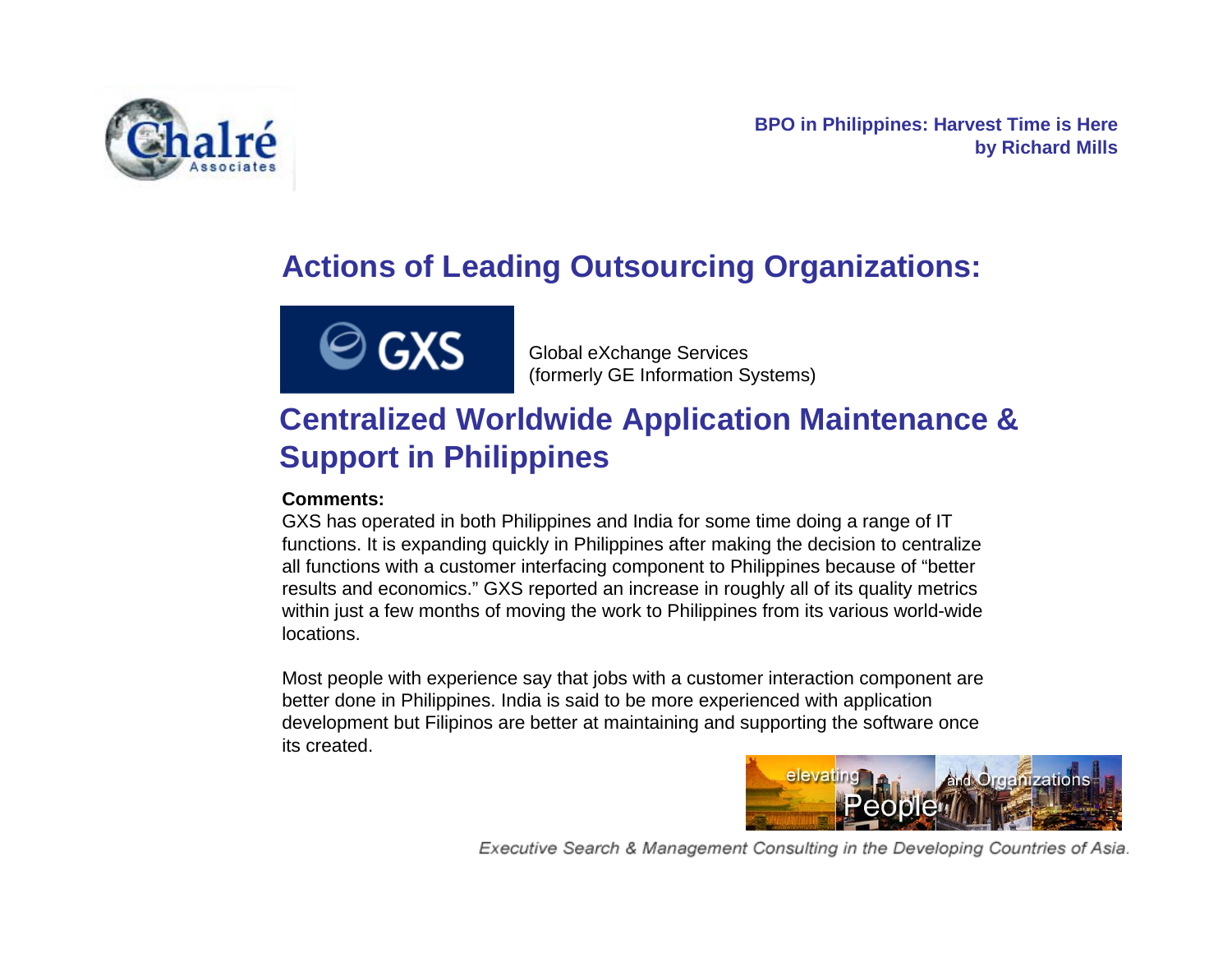

# **Actions of Leading Outsourcing Organizations: CLHENTL®GIC**

### **Growing Faster in Philippines**

#### **Comments:**

ClientLogic is among the top 5 call center/BPO's in the world. Industry sources say that the company has experienced much faster growth and quality performance in Philippines. The company recently moved its head of India operations to Philippines because it anticipates significantly faster rates of growth.

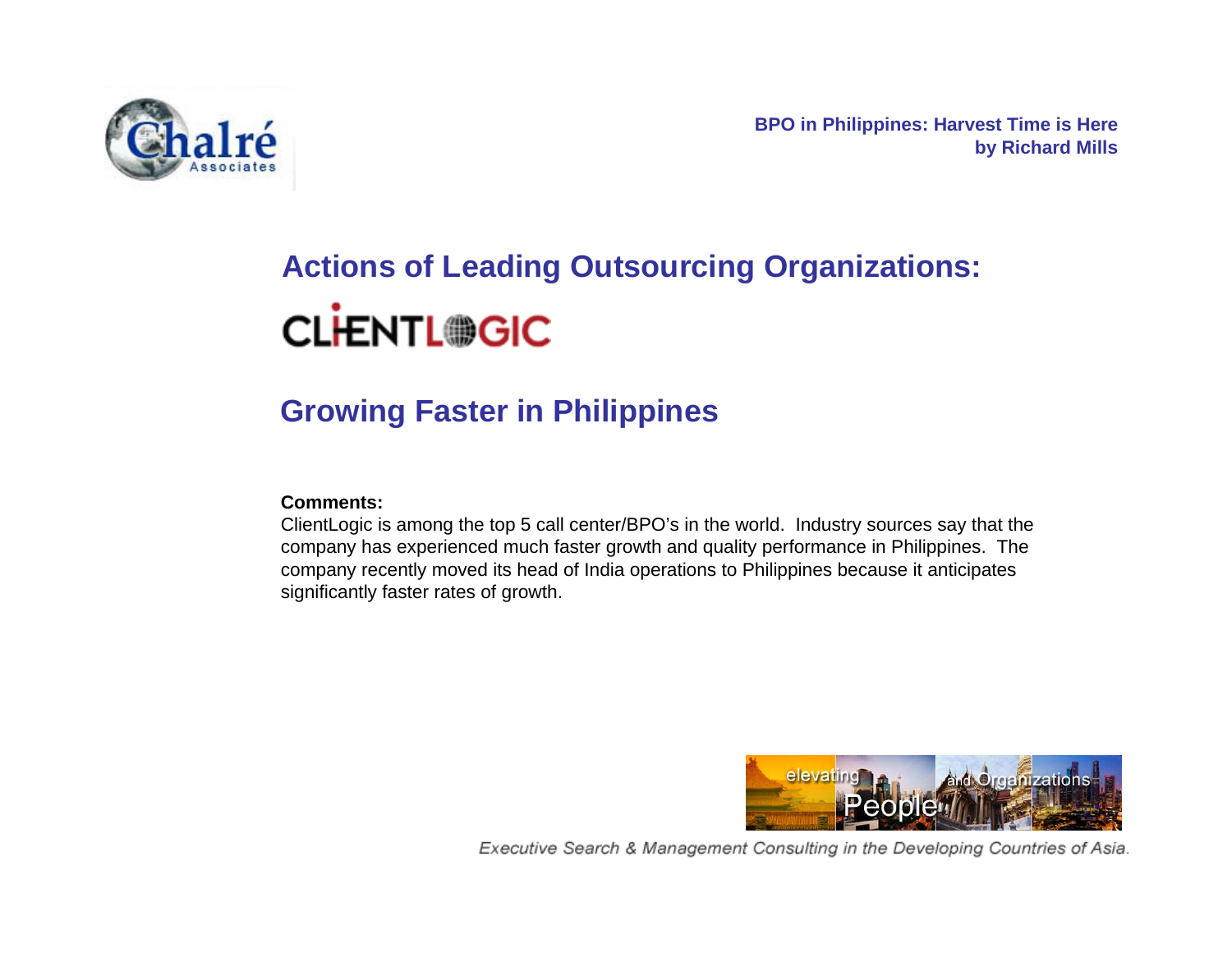

### **Actions of Leading Outsourcing Organizations:**



ambergris solutions

#### **Acquisition in Philippines After Considering India**

#### **Comments:**

Telus International did a complete search throughout the region and decided to make its investment in Philippines which offered significantly more opportunities than India. Ambergris Solutions was the home grown success story chosen for a significant investment which was completed about one year ago. People I talk to say they are extremely happy with the decision and excited about the future.

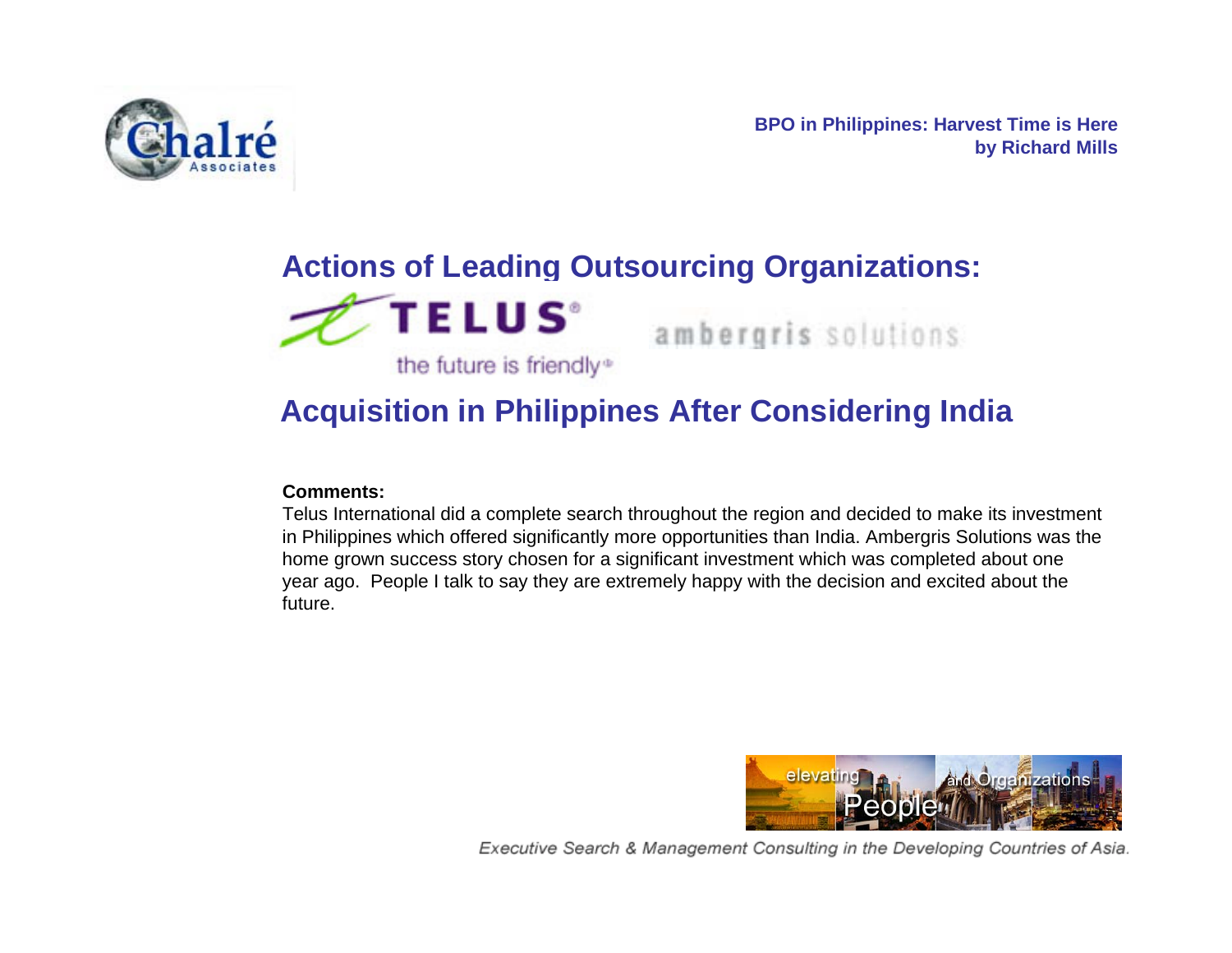

### **Actions of Leading Outsourcing Organizations:**



### **Opportunity is in the Thousands**

#### **Comments:**

I attended the recent opening of HP's second facility in Philippines. I was told that the company has 10,000 employees in India and it replaces 2500 of these every year. The company has recently has better overall results in Philippines and it is focusing on this country for future growth.

HP is one of many companies that has experienced higher quality ratings in functions with a customer interface component. Some of these include: application maintenance & support, technical support, infrastructure support, database administration.

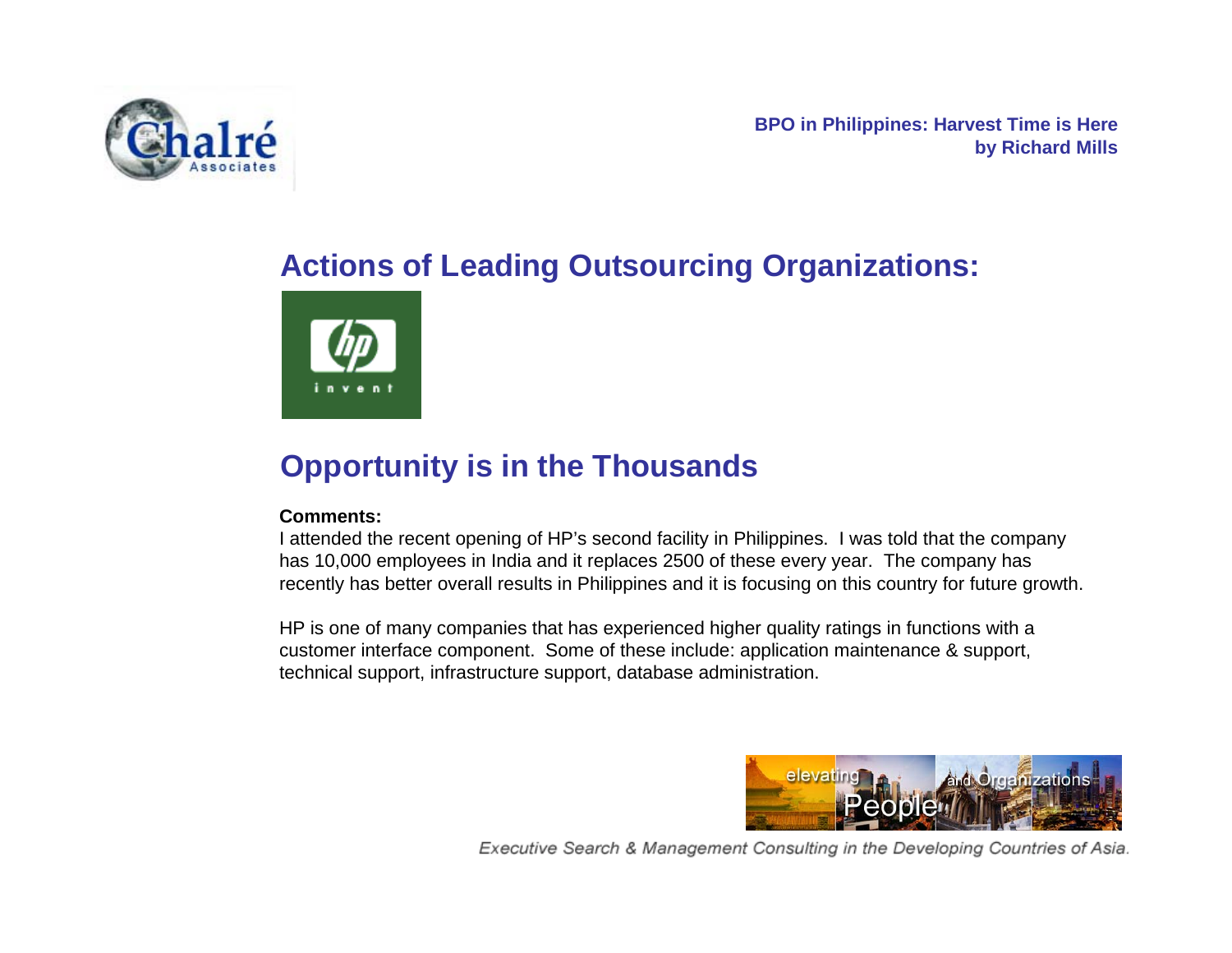

**Richard Mills** CFAChairman, Chalré Associates



*"According to most business leaders, Filipinos speak better English, have a better customer service mind-set and the cultural gap is less. India is reported to have better technical universities but Philippines is said to be better in liberal arts (more appropriate for back-office outsourcing). Philippines is also said to have better infrastructure and expatriate life-style."*

*"Regional managers I speak to say that the result of this today is increasing salaries, worsening retention and decreasing quality of output. In India, even basics such as electricity, telco and roads are constraining growth."*

*Source: Richard Mills, "Ask The Expert" section of CIO Magazine*

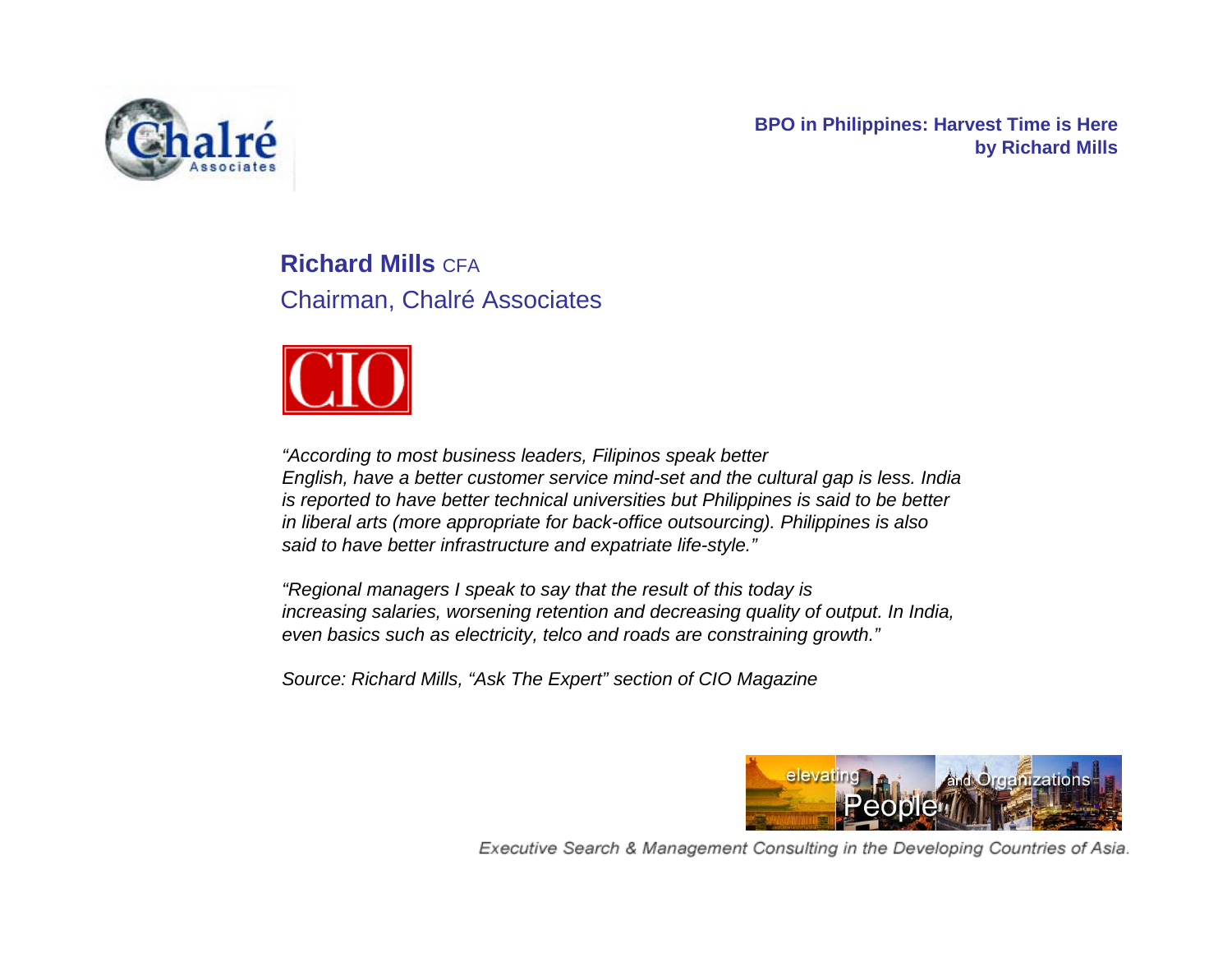

**Richard Mills** CFAChairman, Chalré Associates



*"The people I speak to running the large outsourcing facilities in India say this is already happening. For the past few years, the only destination companies talked about was India and they all went there to setup. The result of this bandwagon was that today they are experiencing a lot of problems related to salary inflation, employee retention, quality of delivery, office space availability, telco access, even electricity supply, etc. Philippines and Vietnam seem to be 2 countries that are profiting from this situation."*

*Source: Richard Mills, "Ask The Expert" section of CIO Magazine*

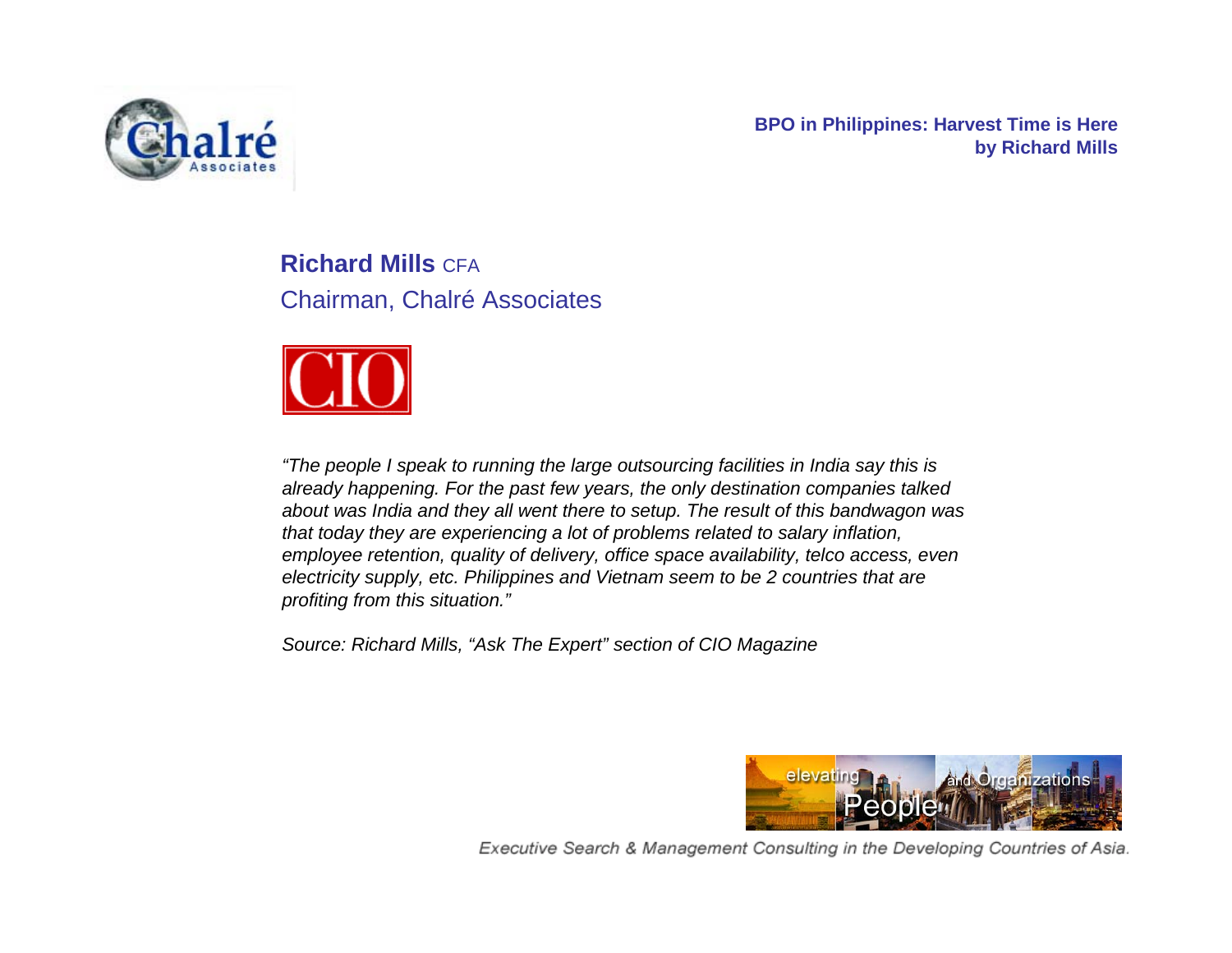

**Titles from Major Business Publications:**



#### **INDIA'S IT CHALLENGE**

### rediff.com

#### **INDIA: DESPERATELY SEEKING TALENT**





#### **INDIA'S LOOMING IT LABOR CRUNCH**

A simple internet search will yield dozens more cautionary articles about outsourcing in India

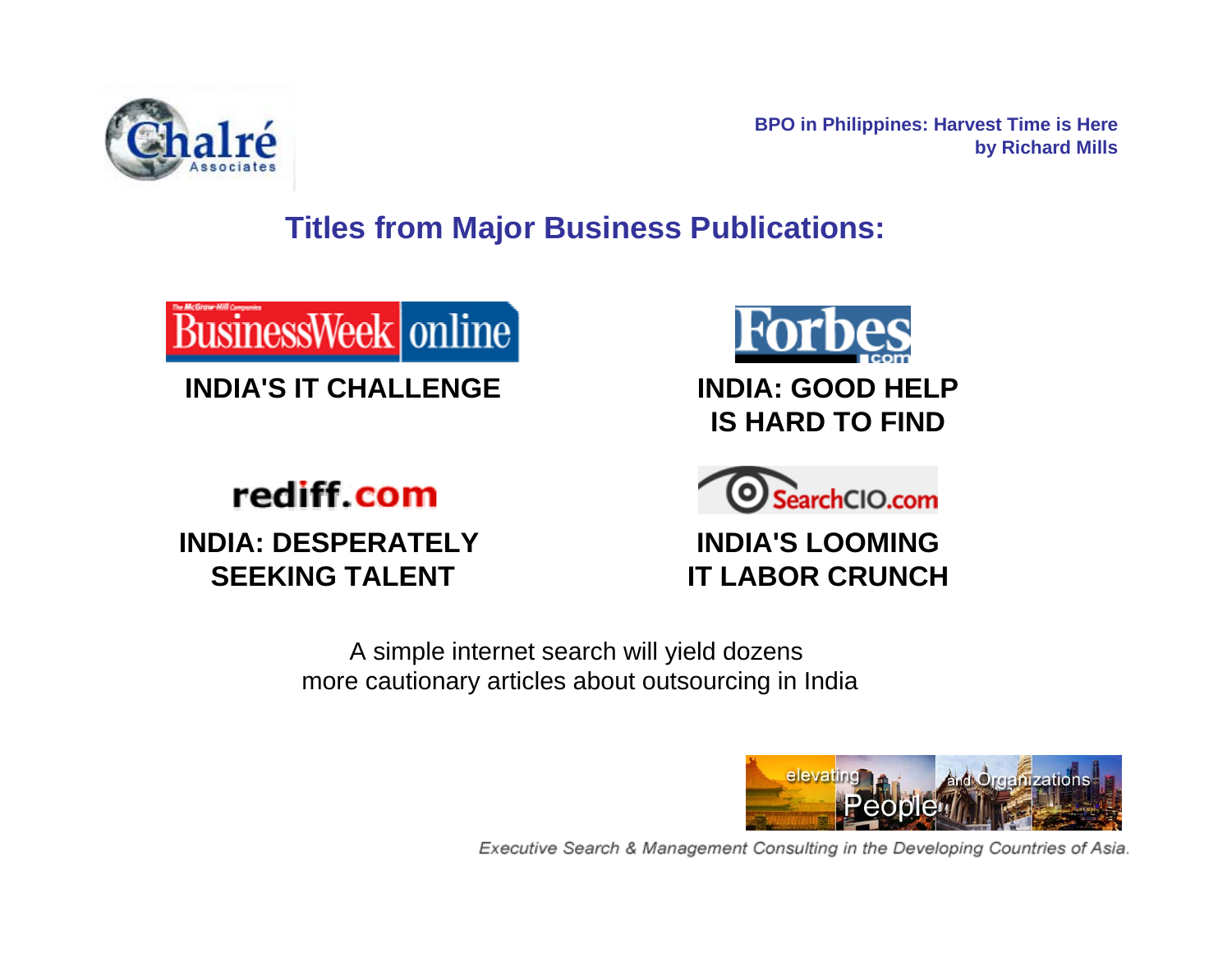

# **Various Sources Seem Consistent**

# Philippines is a Better Option Today Than Alternatives

Better People Better Business EnvironmentBetter InfrastructureBetter Lifestyle & Security

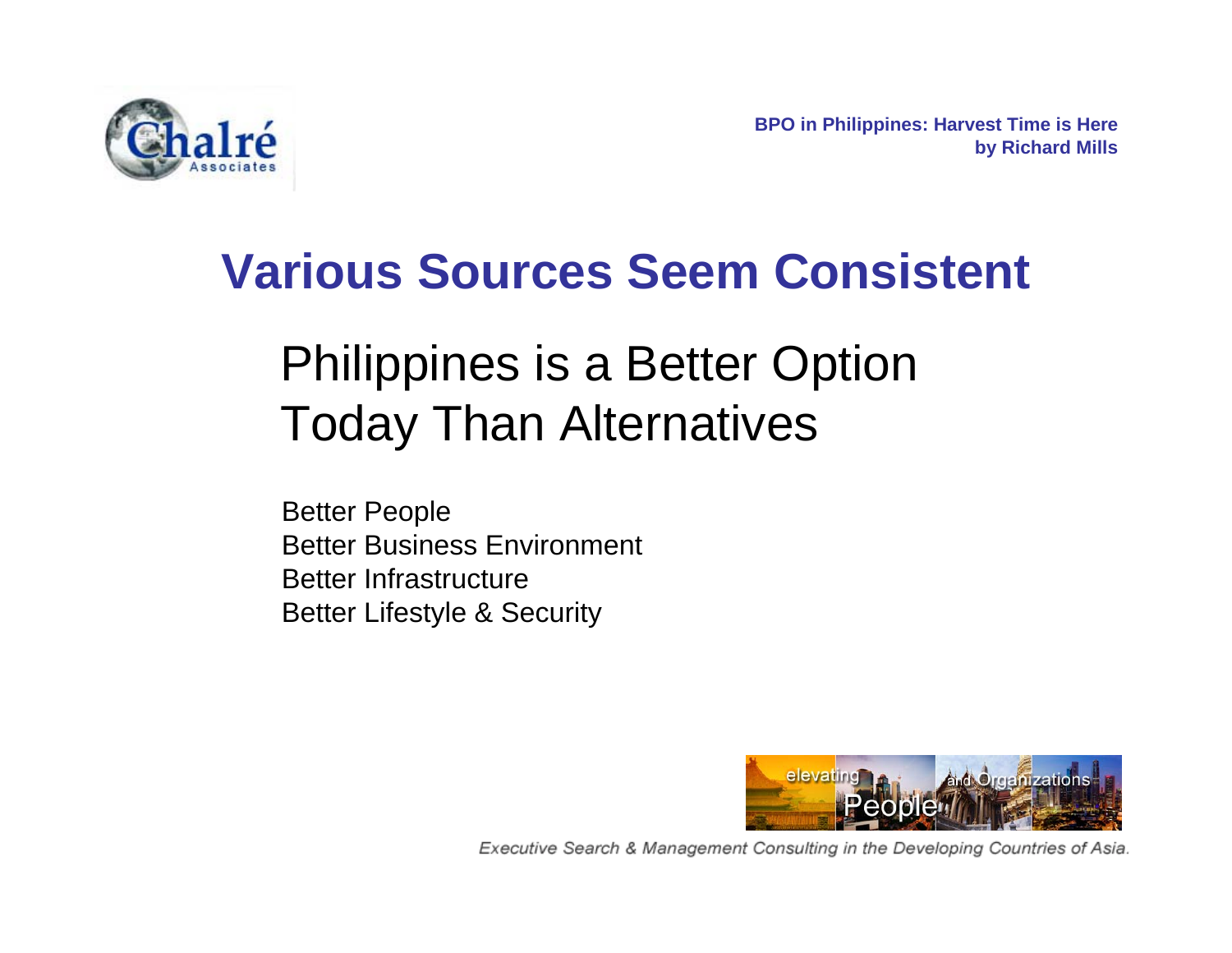

If building a professional career is your objective:

# **This is the Greatest Time to be in Philippines.**

Business Process Outsourcing Sector

- Hiring growth rates are 40% to 50% per year
- Many contact centers growing by 100% per year
- Currently approaching 100,000 people employed
- Projected to reach 500,000 over the next 4 years

#### **Comments:**

The Dot-Com boom times in North America were exciting but employment growth rates never exceeded 20%-25%. Industry growth rates in Philippines are roughly double this and some sectors (notably call centers) are growing at 60%-70%. And, unlike the Dot-Com days, the jobs being created in Philippines are real ones being paid for by real clients.



Executive Search & Management Consulting in the Developing Countries of Asia.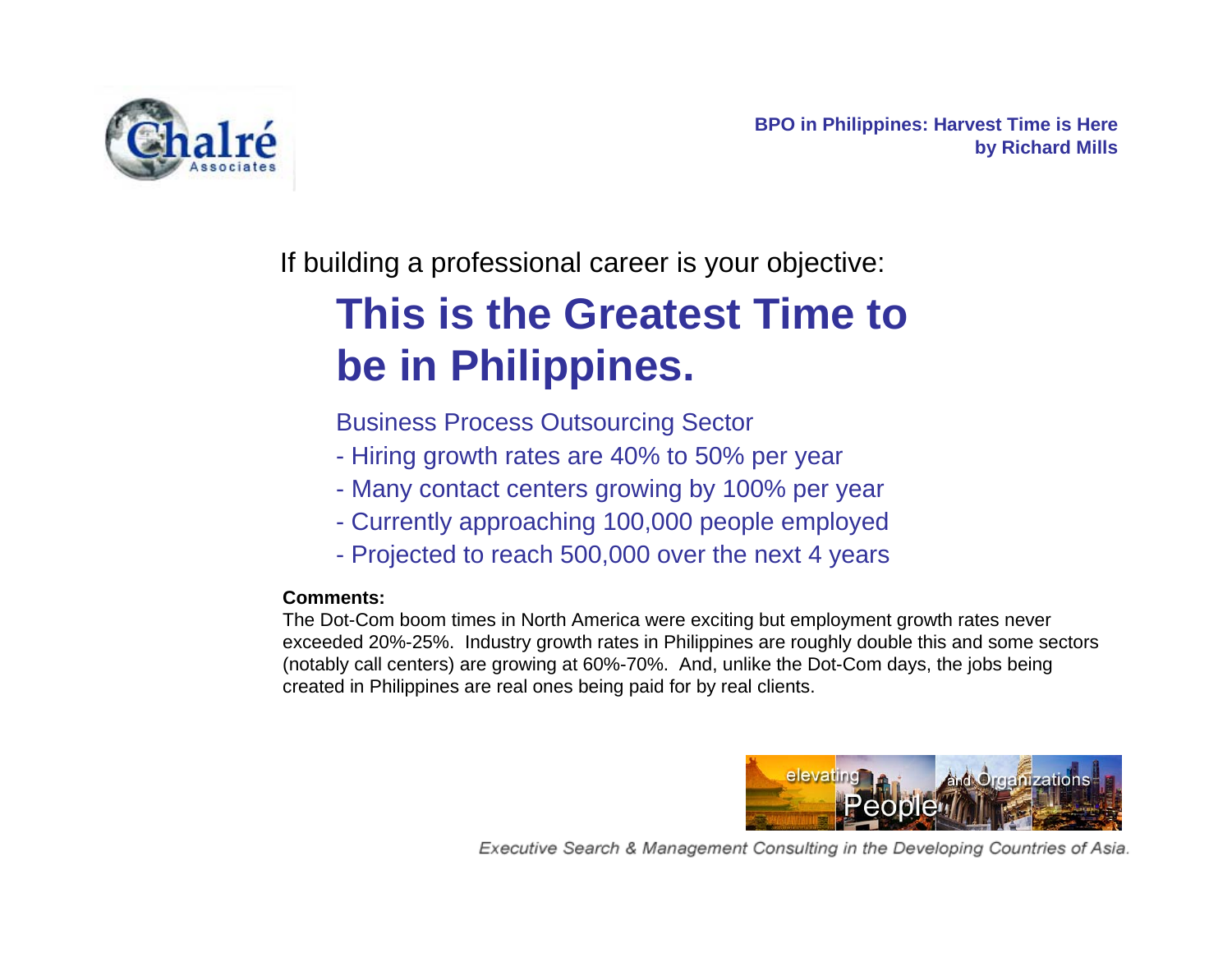

If building a professional career is your objective:

### **This may be the Greatest Opportunity you will see for the rest of your Life.**

Boom Times like this:

- Typically happen only once per decade
- Usually don't repeat in the same sector

### **We Need to Harvest As Much as Possible**

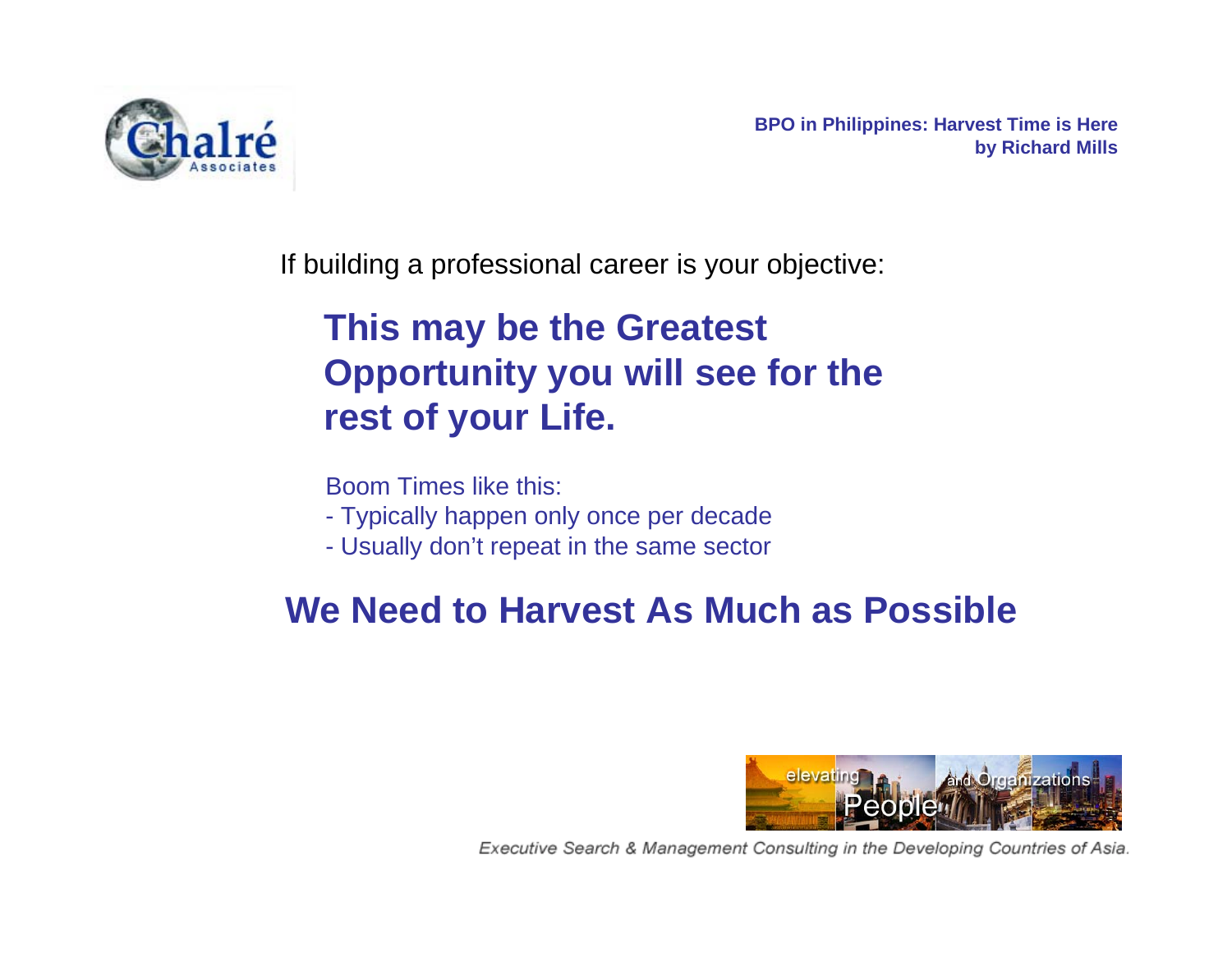

If building a professional career is your objective:

### **Philippines is growing the fastest of any outsourcing destination in the world.**

Business Leaders feel Philippines will be the destination of choice for the next 2 to 3 years.

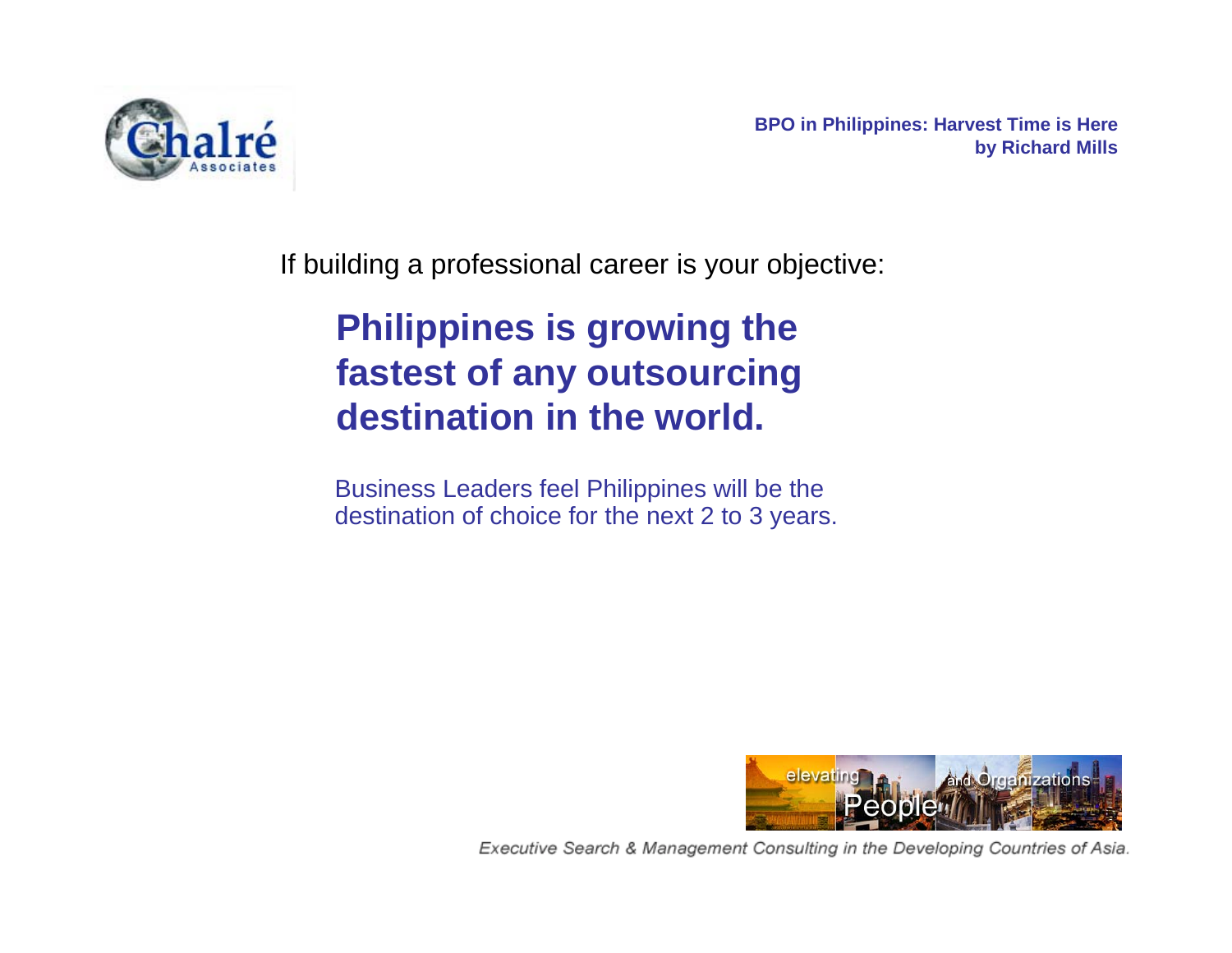

### **Philippines: World-Class Destination, Third-Class Marketing**



#### **A Strong BPA/P will lead Philippines to the Promised Land**

Philippines needs a unified organization to promote itself in proactive manner, rather reacting to bad publicity or shoddy research reports after the fact.

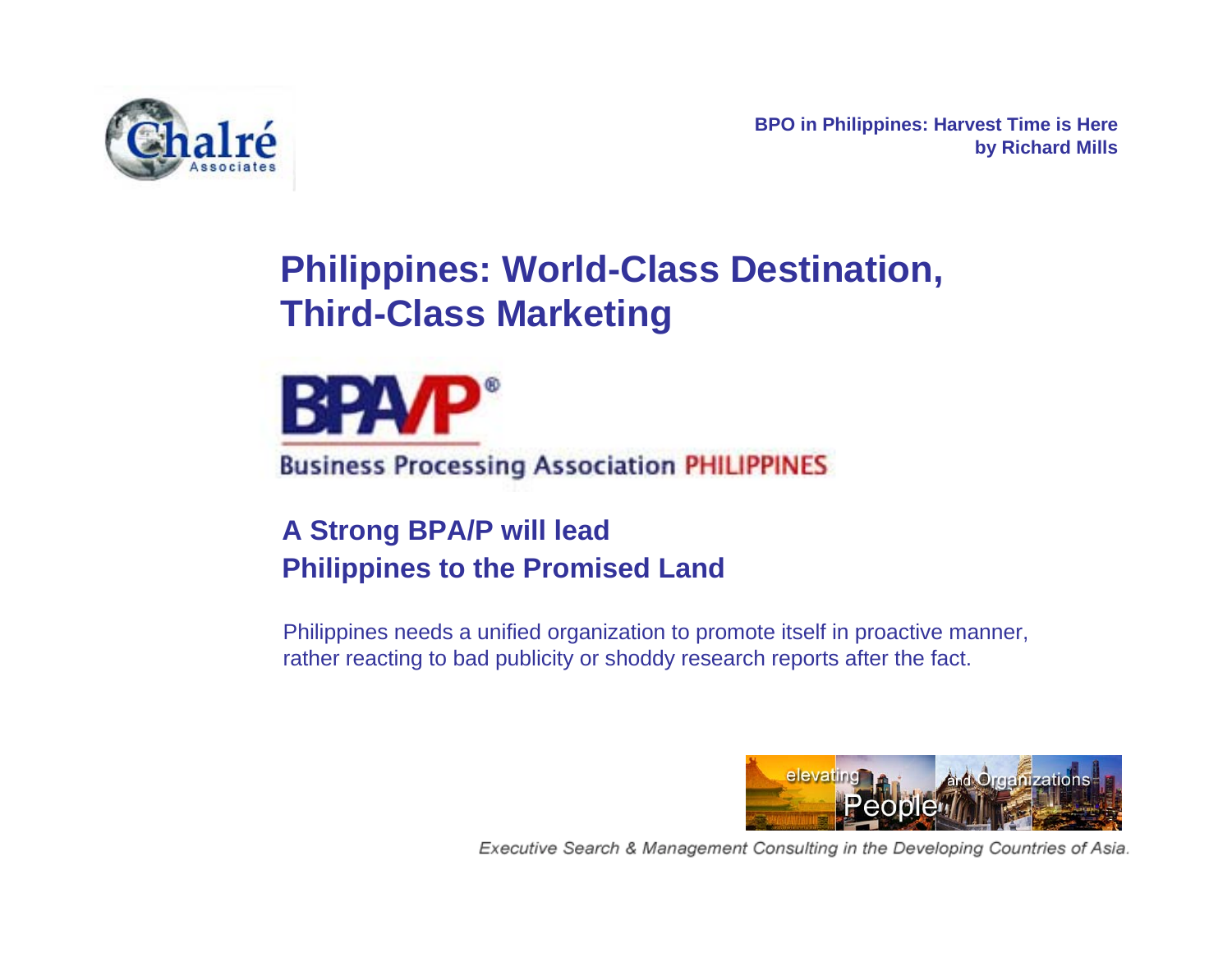

# **BPO in Philippines: Harvest Time is Here**

Presented by: Richard Mills CFAChairman, Chalré Associates

For:



elevating **and Orgenizations** 

Executive Search & Management Consulting in the Developing Countries of Asia.

This report is property of Chalré Associates. It may be circulated, quoted, or reproduced for distribution without prior approval from Chalré Associates. This material was used by Chalré Associates during an oral presentation; it is not intended to be a complete representation of all issues discussed.